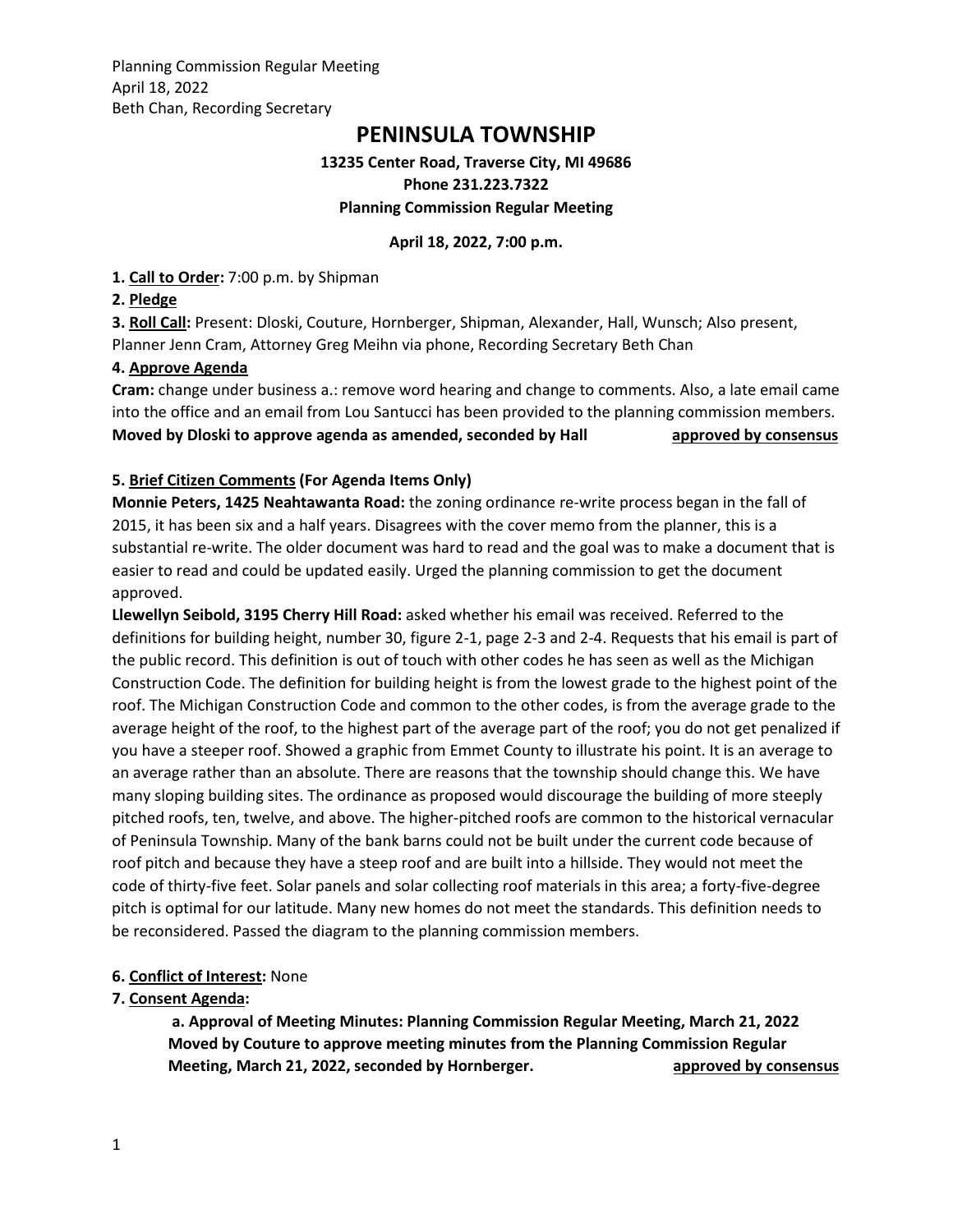Planning Commission Regular Meeting April 18, 2022 Beth Chan, Recording Secretary

#### **8. Reports and Updates:**

### **a. Citizens' Agricultural Advisory Committee (Cram)**

Cram: meets on the second and fourth Thursday of the month. March 10<sup>th</sup> included a review of the roadside stand ordinance and March 24<sup>th</sup> had a guest speaker that covered the right to farm act and GAAMPS. On April 14<sup>th</sup>, the discussion focused on comparing the existing winerychateau ordinance to the farm processing facility as a use by right and the proposed policy direction was summarized. The last meeting is on April  $28<sup>th</sup>$ , where the final policy direction will be discussed. After that meeting a formal recommendation from the committee will be presented to the planning commission at their May meeting.

#### **b. Master Plan Draft Update (Cram)** no updates

### **c. PDR Ordinance Re-write (Cram)**

**Cram:** the study group met briefly to go over revisions from the assessor and treasurer's office. Working on an updated version and will email a draft to the township board for consideration on May 10<sup>th</sup>. Once finalized, a copy will be emailed and posted to the website.

### **d. Bella Vue SUP #137 (Cram)**

**Cram:** this is a SUP for a PUD, the property is less than the twenty-acre minimum. The township board allowed them to move forward with the PUD process to see if a better outcome could be achieved. This has been in process for two years. They have removed trees, and an arborist report has been requested. The township board has asked for a timeline summary to see if the removal of trees and the lapse of time in providing information to the planning commission has invalidated their ability to move forward with the SUP/PUD process.

**Dloski:** was a geotechnical report provided?

**Cram:** a geotechnical and an arborist report have been provided; additional items were requested as well as a complete submittal. Bella Vue SUP/PUD should go before the township board on May 10.

#### **9. Business:**

### **a. Zoning Ordinance Re-write-Proposed Modifications to November 16, 2021 Draft-Discussion and Public Hearing**

**Cram:** Summarizes the memo in the packet, page 31-32.

**1. Section 1.05-Conflicting Regulations (Page 1-2)** Specific modifications include reference to the Right to Farm Act. This will be addressed with future modifications to the Zoning Ordinance related to all Agricultural Use Sections.

**2. Section 2.02-Definitions (Pages2-1--2-17)** there are many new definitions. Staff will be reviewing all for clarity. The specific modification proposed removes the definition of Structure (Page 2-14) and replaces it with the existing definition from (Section 3.2 (Page 16)). The definition of structure will be reviewed and modified in the future for improved clarity. **Cram:** building height was noted. The definition of structure was addressed and will be updated again.

#### **Discussion**

**3. Section 6.15-Hotels and Motels (Pages 6-9--6-10)** specific modifications include correction of minor typos and adding the intent statement and maximum building height that is missing from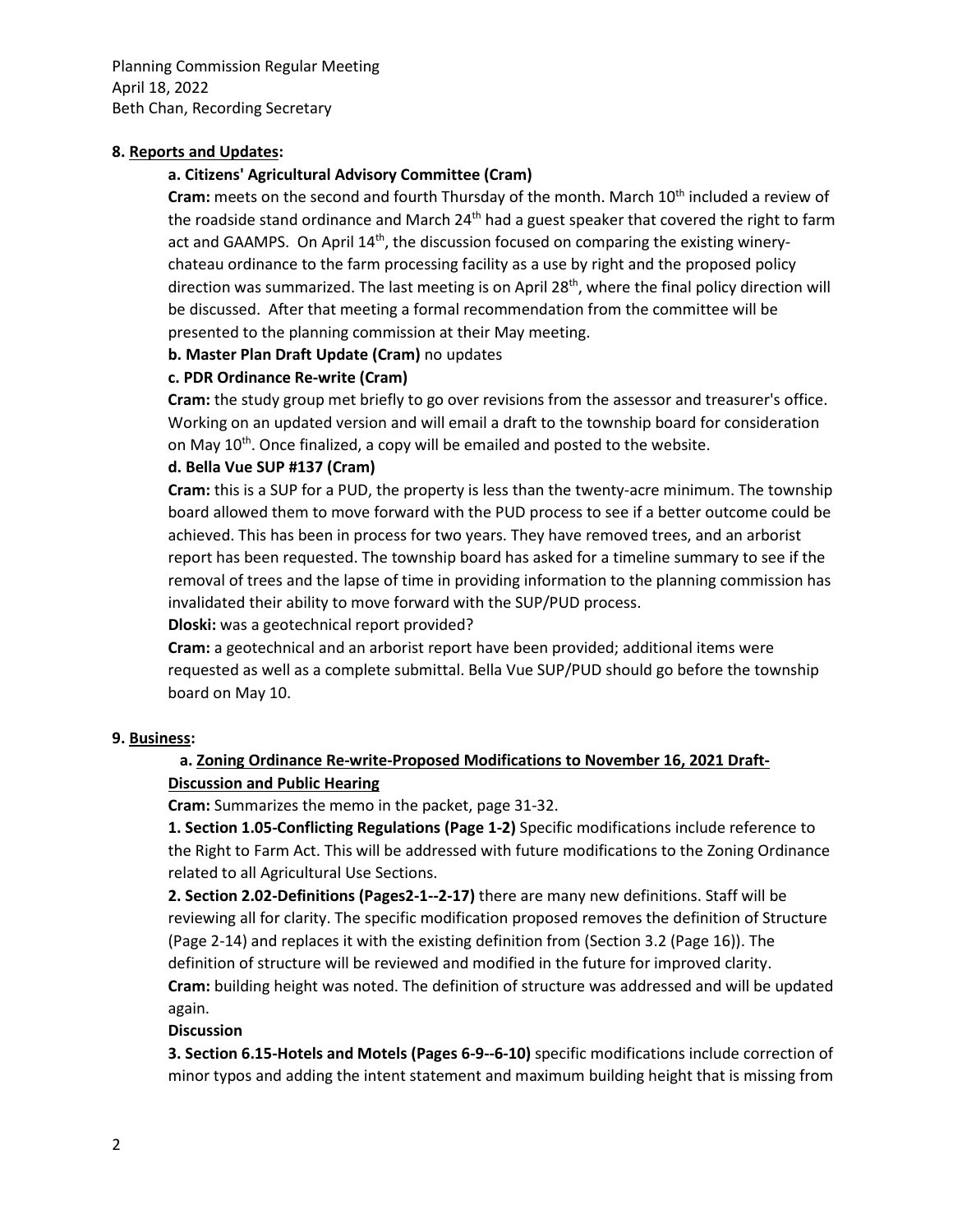Planning Commission Regular Meeting

April 18, 2022

Beth Chan, Recording Secretary

the existing Hotel, Motel, Tourist Courts in the C-1 Commercial District (Section 8-10 (Pages 140- 142)).

**Peters:** noted typo of SD to SP

**4. Section 6.24-Rental of Dwellings (Pages 6-19**) specific modifications include removing "Except in the A-1 Zoning district, ". This implies that short-term rentals are allowed in the A-1 zoning district.

**Cram:** have a legal opinion and waiting for the state action on this issue.

### **Discussion**

**5. Section 6.25-Roadside Stands (Page 6-19)** specific modifications include removing and replacing the proposed Sections 6.25 verbiage with the existing language from Roadside Stands (Section 6.7.2 Uses Permitted by Right (8) (Page 40)). Roadside Stands will also be further addressed with future modifications to the Zoning Ordinance related to all Agricultural use Sections.

**Cram:** a roadside stand is a type of farm market where someone can walk up and look at and buy produce; a farm market is considered to be a wider range where you can walk in and it could have a supporting kitchen. This makes our language consistent with the GAAMPS.

### **Discussion of GAAMPS, right to farm, and the ordinance.**

**6. Section 6.34-Winery-Chateaus (Pages 6-32)** specific modifications include removing "or used on the property." at the end of the sentence.

Cram: the May 16<sup>th</sup> regular meeting will address these sections; these will be discussed along with a public hearing on all of the sections:

- Section 3.13-Great Lakes Shoreline Regulations (Pages 3-11-3-19)
- Sections 6.01-Adult Foster Care Facilities (Page 6-1)
- Sections 8.04-Soil Erosion and Sedimentation Control and protection of steep Slopes (Pages 8-3-8-4)

## **Discussion of the details of the public hearing next month**

## **10. Public Comments:**

**Seibold:** you do not want the perfect to be the enemy of the good: if you have many changes after the rewrite, it will be confusing. Siebold would like the rewrite to be a rewrite instead of reverting back.

**Cram:** the proposed modifications to the current draft of the zoning ordinance re-write is short with specific modifications as noted. In some cases, the sticking points have been pulled and simply revert back to the original zoning ordinance language.

**Siebold:** does not want the process to be hurried.

**Cram:** the citizens' agricultural advisory committee will take the policy recommendations forward. The attorney and I will draft the verbiage. We are targeting July first for the document. **Wunsch:** previously, the finished document went to the township board, residents wanted changes and it came back to the planning commission. The flashpoints were removed, the goal is to get the document adopted and amended (once adopted).

**Siebold:** hearing substantial changes; agrees that there is an intent in the right to farm that citizens need to know.

**Hornberger:** not dropping it, language will be fixed.

**Cram:** there will be a reference to the right to farm act.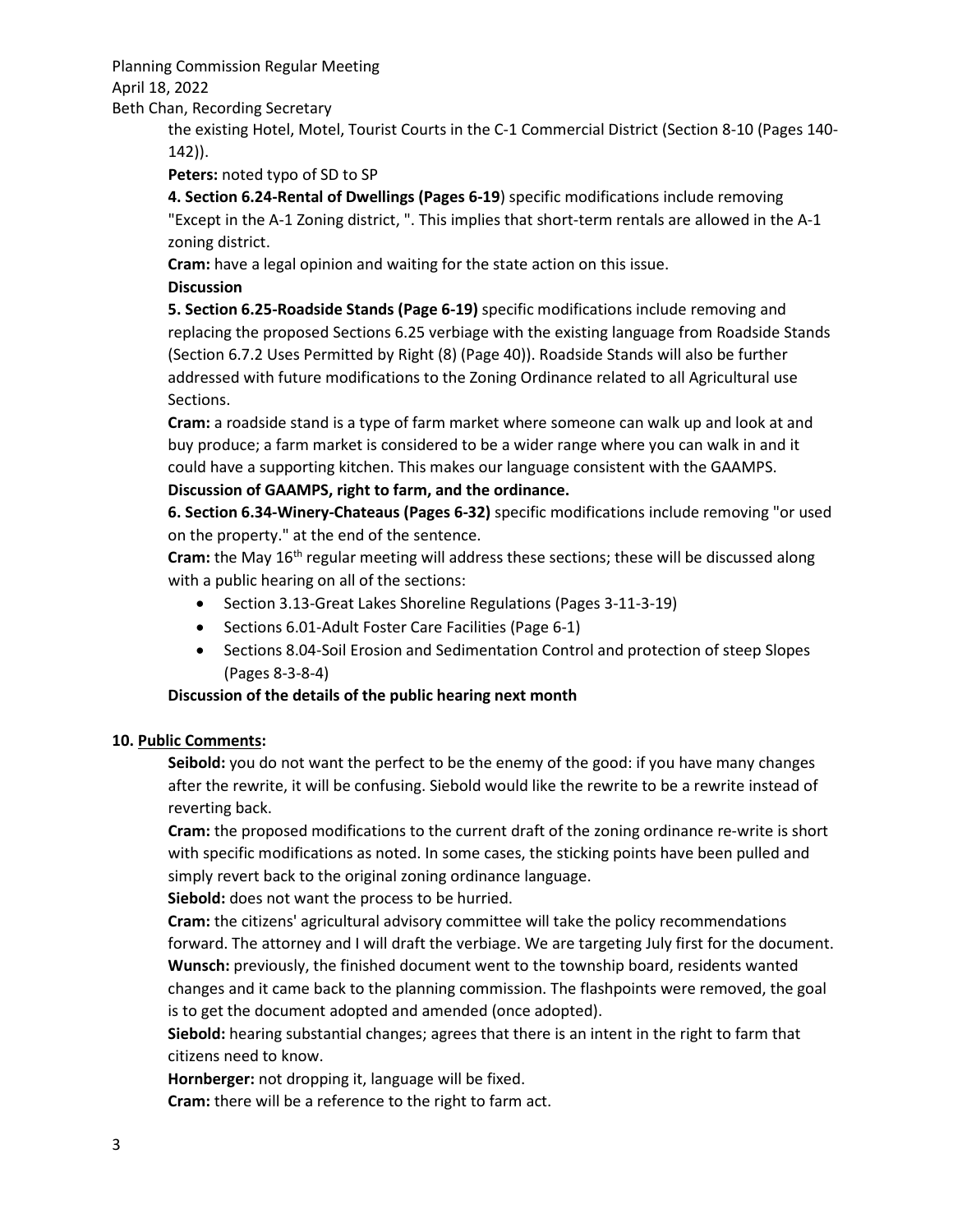Planning Commission Regular Meeting April 18, 2022

#### Beth Chan, Recording Secretary

**Peters:** this has gone on for six and a half years. The old code is not searchable with many amendments.

**Hall:** suggested a heightened awareness of right to farm at the government level. The state expert came in to speak on this. The agricultural community is important to the peninsula. **Siebold:** in good faith, hope that this ordinance is passed and changed as explained.

#### **Discussion of the process and approach**

**Catherine Collegen, 17165 Old Woods Road:** Clarified that in the ordinance there are no shortterm rentals in A-1.

**Cram:** no short-term rentals in any of the residential districts and including A-1 – Agricultural.

### **11. Other Matters or Comments by Planning Commission Members:**

**Discussion of meeting minutes and clarification of best practices by Attorney Meihn Alexander:** hearing in Grand Rapids at 9 a.m. on Friday morning for the winery lawsuit Hornberger: requested that the **Sally** Murray email is included in the packet for public record.

#### **12. Adjournment:**

**Moved by Hall to adjourn, seconded by Dloski** approved by consensus Adjournment at 8:22 p.m.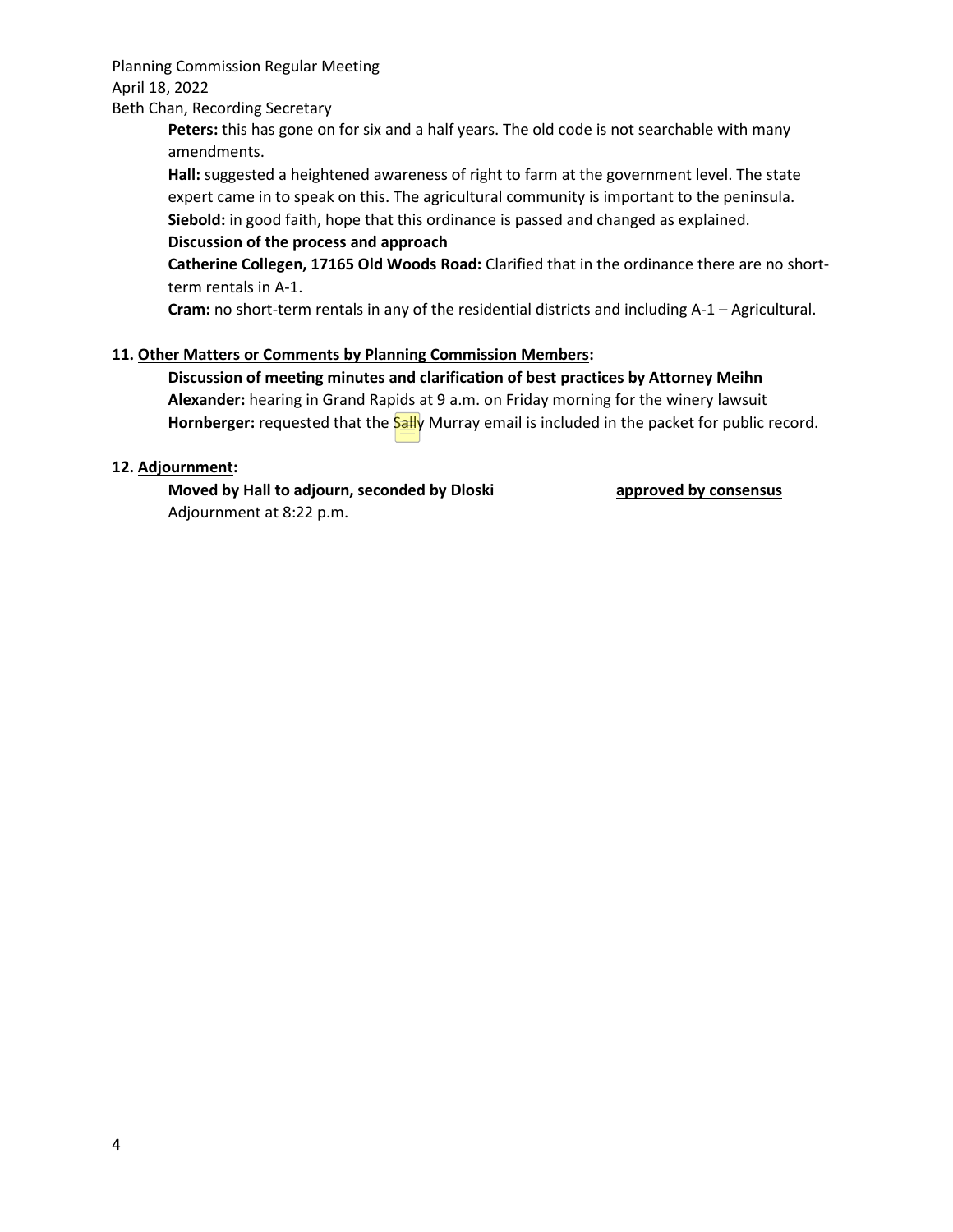Jenn,

Yes this is the email and I would like it to be part of the record. Sorry for not being clear in the email.

It is meant to address the building height definition for the entire code but it also has an impact on the AG zone as some of the traditional type barns would not be compliant given the definition. That seems odd to me. The graphic from Emmet County is good in explaining the concept.

Thank you.

Lew Seibold

On Apr 27, 2022, at 1:26 PM, Jenn Cram <planner@peninsulatownship.com> wrote: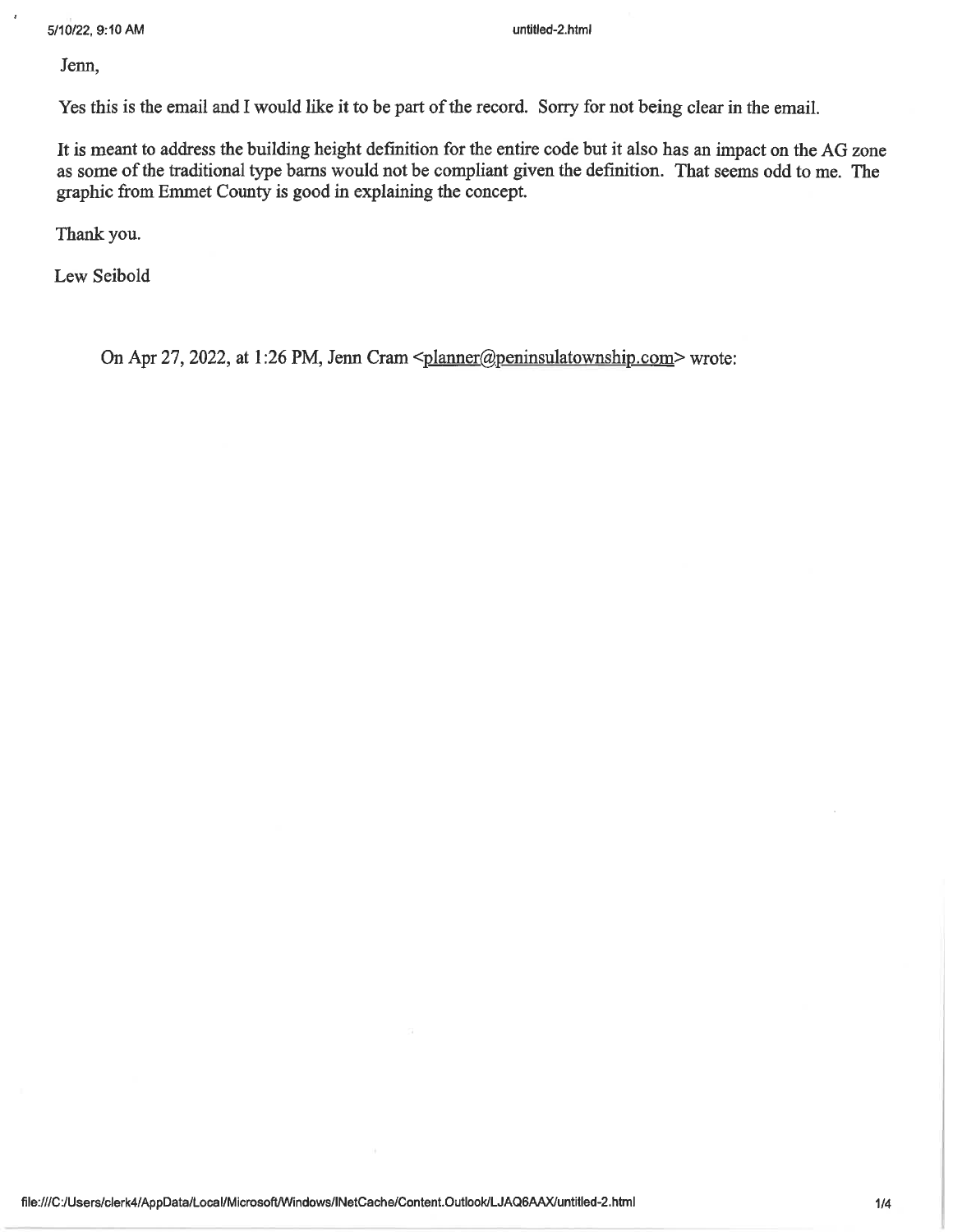Lew, can you confirm that this is the email and attachments that you would like me to share with the PC at their next meeting.

My apologies for not including it in the packet. I thought it was directed to me personally for consideration and to keep me in the loop for your verbal comments.

Kind regards, **Jenn Cram** Peninsula Township Director of Planning 13235 Center Road Traverse City MI 49686 phone - 231-223-7314  $\int ax - 231 - 223 - 7117$ planner@peninsulatownship.com Office Hours: Mondays 7:30 am to 6:30 pm, Tuesdays - Thursdays 7:30 am to 5 pm and closed Friday - Sunday and Holidays.

From: Llewellyn Seibold <lewseibold@icloud.com> Sent: Friday, April 15, 2022 3:45 PM To: Jenn Cram <planner@peninsulatownship.com> Subject: Zoning Ordinance Re-Write, Article 2 Definitions, Building, Height of pg. 2-3

Hi Jenn,

Thank you for your clear and systematic discussion of the ordinance sections that relate to AG Zoning. I appreciate the approach.

However, I'm somewhat disappointed that some sections of the re-write will have to be shuttled to the amendment process. Amendments are necessary but should be minimal upfront because they are items that make the ordinance "unapproachable" and confusing for the regular person not used to reading and navigating a code.

Nonetheless, the reason for my communication is a definition in the proposed ordinance that I find odd and out of touch with many other ordinances and with the Michigan Residential Building Code (reference 2015 Michigan Residential Code, Definitions, pg.18.) I believe that the State of Michigan has not adopted the newest code 2021 at this point so we are still under the jurisdiction of the 2016 adoption of the 2015 code.

Within the proposed zoning ordinance, Article 2 Definitions, is the definition of building height with a corresponding diagram. It states:

"(30) Building, Height of. The Vertical distance measured from the natural grade of the ground intersecting the center of the building at its lowest point to the highest point of the roof (excluding chimneys). In the example below, the height of the building as indicated as "A". Building heights may also be limited by the number of stories, which are also computed from the natural grade as shown below.

(diagram)

This definition seems overly onerous and unrelated to the definition in the Michigan building construction code, which is - "Height, Building. The vertical distance from grade plane to the average height of the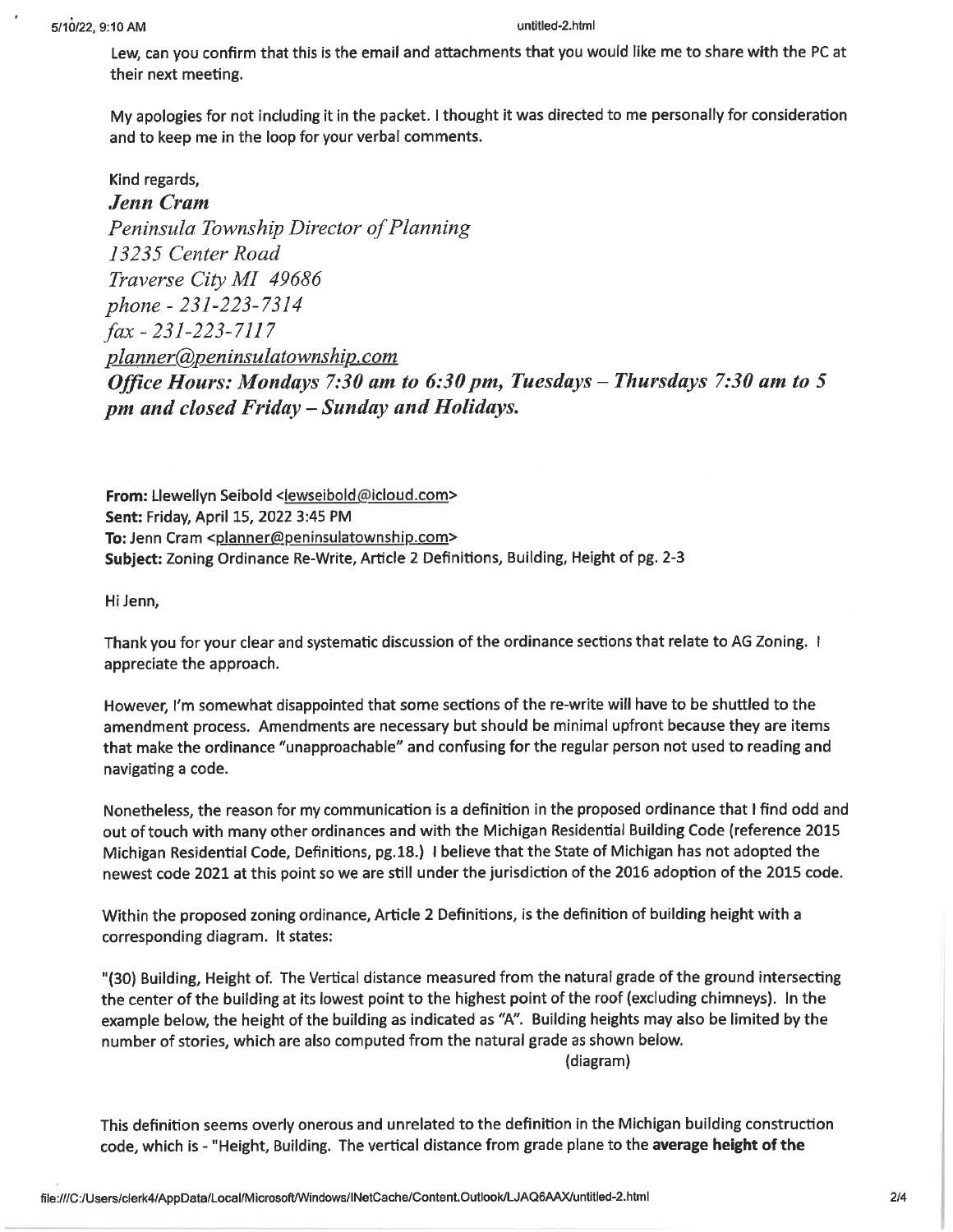#### untitled-2.html

highest roof surface" (emphasis mine). Also Grade Plane is defined as "A reference plane representing the average of the finished ground level adjoining the building at all exterior walls (emphasis mine)."

I have also included as attachment three pdfs from other zoning jurisdictions that show how they figure the building height. Note that one (the first) is from Emmet County, MI and the graphic nicely shows in a complex building how the building height is figured.

There are a number of reasons why I think this needs to be changed:

 $1.$ We have many sloping building sites.

 $2.$ The ordinance as proposed would discourage the building of more steeply pitched roof slopes.  $(10/12$  and above).

Higher pitched roofs are common to the historical vernacular of Peninsula Township, (see barns and 3. historic homes)

4. Many of the ubiquitous "Bank Barns" could not be built under the current code because of roof pitch and because they are built into a hillside grade and have a steep roof.

5. Solar panels and solar collecting roof materials with roof slopes in the higher 12/12 pitch range are more naturally integrated with the overall form of the building.

A two story house with a walk-out basement and a 12/12 pitch roof with the minimum building 6. width of 24' would exceed the 35' maximum according to the definition of building height.

7. Many new homes that are built do not conform to the peninsula ordinance but they are in conformity to the building code.

This issue is a significant carry-over problem in the re-write of the ordinance. The definition should be related to average grade and average roof height of the highest roof, excluding chimneys and cupolas etc (see Emmet County). IMO I'll be bringing this up at the public hearing of the Planning Committee if I can attend. Just thought I would give you a heads up.

The Best,

Llewellyn "Lew" Seibold 3195 Cherry Hill Rd Traverse City, MI 49686 231.499.4801 lewseibold@icloud.com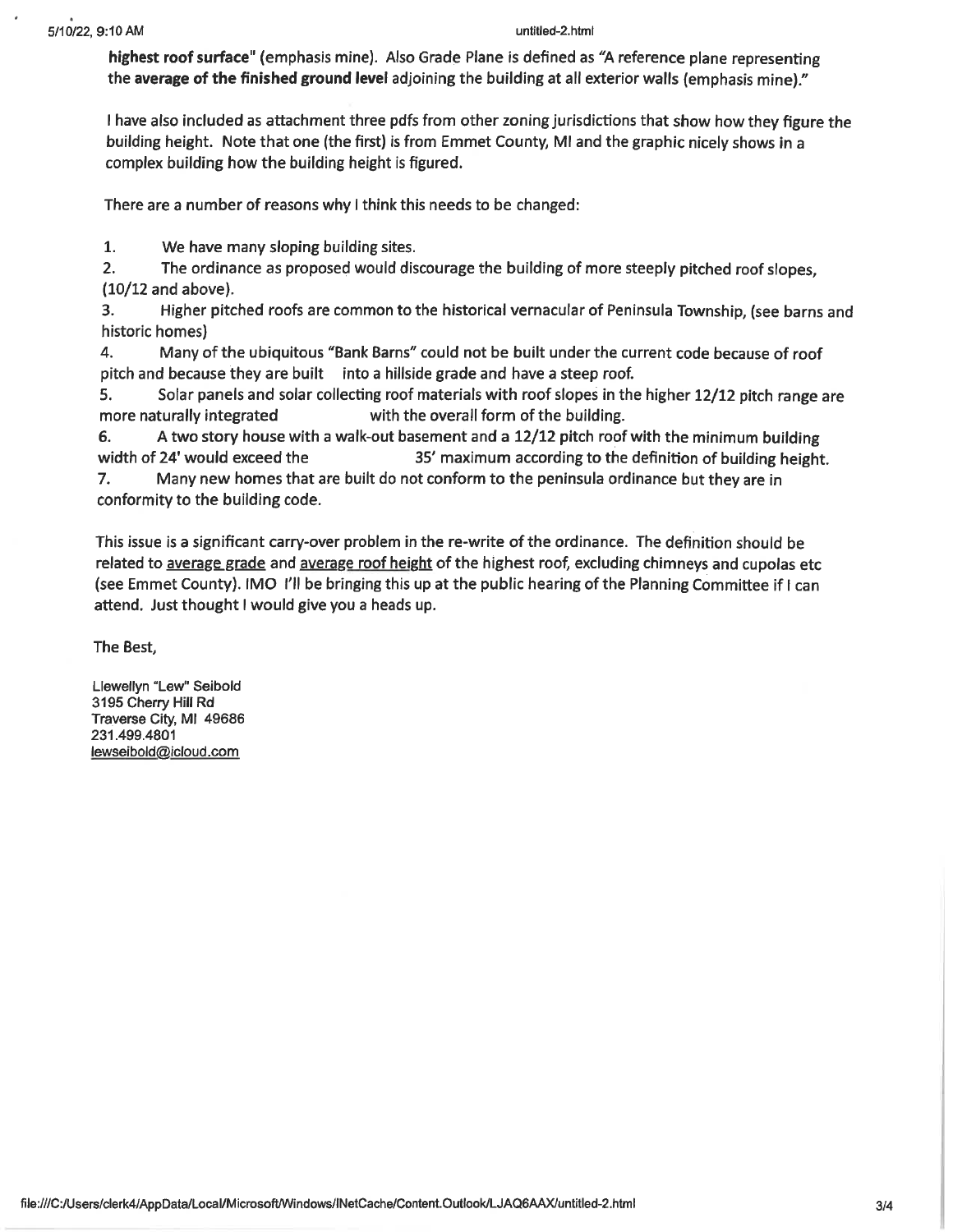$\epsilon$ 

untitled-2.html

Llewellyn Seibold 3195 Cherry Hill Rd<br>Traverse City, MI 49686<br>231.499.4801 lewseibold@icloud.com

 $\bar{\bf 1}$ 

 $\epsilon$ 

 $\frac{d\mathbf{y}}{d\mathbf{x}}$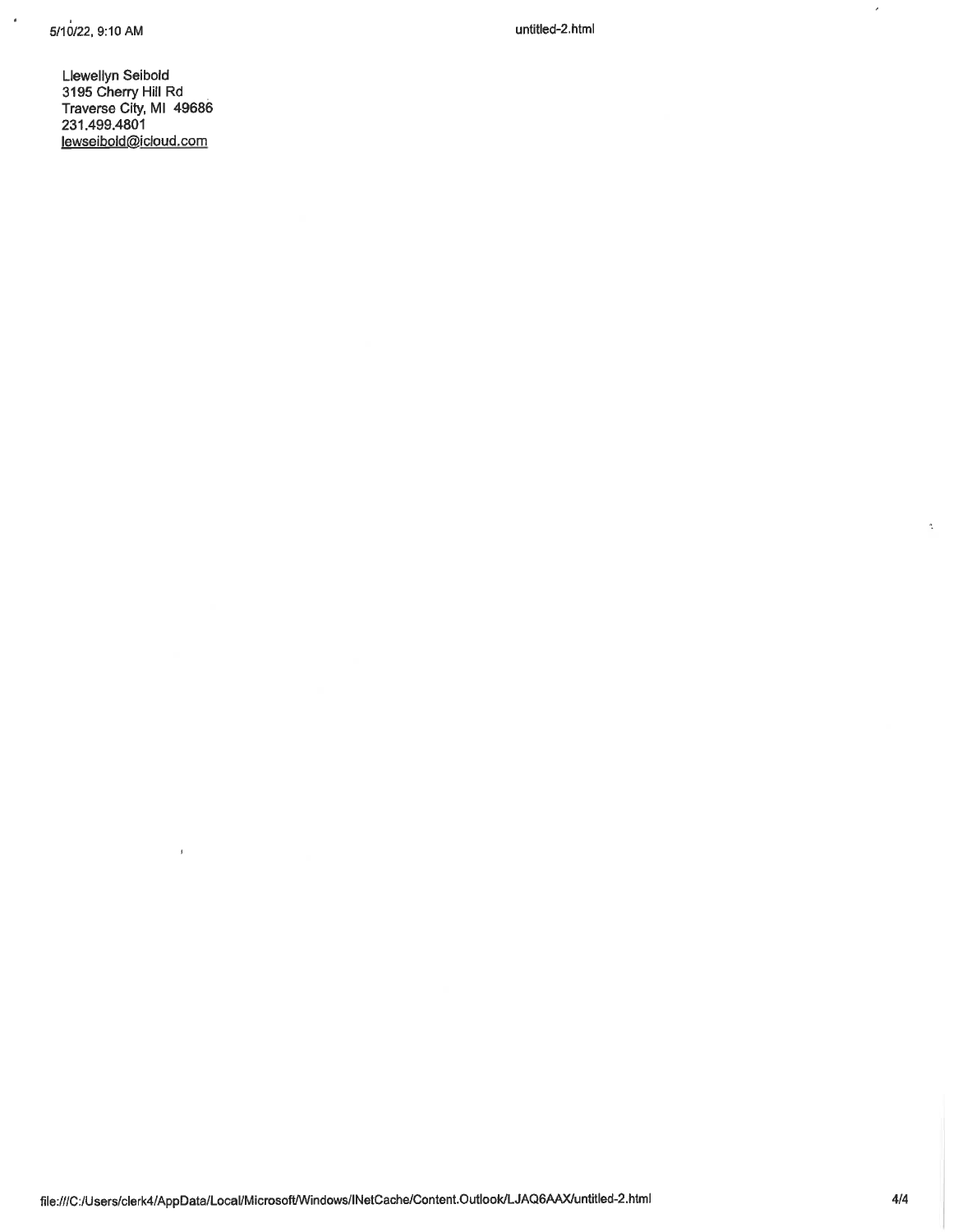### **Sally Murray**

| From:<br>Sent:<br>To:<br>Cc: | Sally Murray <assessor@peninsulatownship.com><br/>Monday, April 18, 2022 2:07 PM<br/>'Rebecca Chown'<br/>'clerk@peninsulatownship.com'; 'planner@peninsulatownship.com';<br/>'shipman.parks@gmail.com'; 'rand.plancom@gmail.com'; 'lwdloski@gmail.com';<br/>'acouture@need-lawyer.com'; 'jualexanptpc@gmail.com'; 'dsh_44@yahoo.com';<br/>'wunschis23@gmail.com'; 'loujr@schmidtholdings.org';<br/>'zoning@peninsulatownship.com'<br/>RE: Short-term Rental Ordinance Discussion</assessor@peninsulatownship.com> |                         |
|------------------------------|-------------------------------------------------------------------------------------------------------------------------------------------------------------------------------------------------------------------------------------------------------------------------------------------------------------------------------------------------------------------------------------------------------------------------------------------------------------------------------------------------------------------|-------------------------|
| Subject:                     |                                                                                                                                                                                                                                                                                                                                                                                                                                                                                                                   |                         |
| <b>Tracking:</b>             | <b>Recipient</b>                                                                                                                                                                                                                                                                                                                                                                                                                                                                                                  | Read                    |
|                              | 'Rebecca Chown'                                                                                                                                                                                                                                                                                                                                                                                                                                                                                                   |                         |
|                              | 'clerk@peninsulatownship.com'                                                                                                                                                                                                                                                                                                                                                                                                                                                                                     |                         |
|                              | 'planner@peninsulatownship.com'                                                                                                                                                                                                                                                                                                                                                                                                                                                                                   | Read: 4/18/2022 2:36 PM |
|                              | 'shipman.parks@gmail.com'                                                                                                                                                                                                                                                                                                                                                                                                                                                                                         |                         |
|                              | 'rand.plancom@gmail.com'                                                                                                                                                                                                                                                                                                                                                                                                                                                                                          |                         |
|                              | 'lwdloski@gmail.com'                                                                                                                                                                                                                                                                                                                                                                                                                                                                                              |                         |
|                              | 'acouture@need-lawyer.com'                                                                                                                                                                                                                                                                                                                                                                                                                                                                                        |                         |
|                              | 'jualexanptpc@gmail.com'                                                                                                                                                                                                                                                                                                                                                                                                                                                                                          |                         |
|                              | 'dsh_44@yahoo.com'                                                                                                                                                                                                                                                                                                                                                                                                                                                                                                |                         |
|                              | 'wunschis23@gmail.com'                                                                                                                                                                                                                                                                                                                                                                                                                                                                                            |                         |
|                              | 'loujr@schmidtholdings.org'                                                                                                                                                                                                                                                                                                                                                                                                                                                                                       | Read: 4/18/2022 2:28 PM |
|                              | 'zoning@peninsulatownship.com'                                                                                                                                                                                                                                                                                                                                                                                                                                                                                    | Read: 4/18/2022 2:39 PM |

Becky:

Thank you for sharing this email. It warrants a clarified response, as the assertions that were offered are inaccurate. If all of the recipients of this email could forward it to any interested party that I may have overlooked, that would be appreciated.

For starters, the O'Brien parcel is ZONED 'A1' Agricultural. Assessors cannot change/amend/edit a zoning district. Assessors have no authority to manipulate zoning districts. These districts were established years ago and are upheld according to the Peninsula Township Master Plan. If a property owner wished to change their zoning district, they would need to make application before the Peninsula Township Zoning Board of Appeals and strict standards would guide that decision making process.

Any use defined in the Agricultural zoning district is a distinct 'use by right' available to the property owner. The Peninsula Township Zoning Ordinance details the allowable uses in each of our distinct zoning districts. If a property owner requires further clarification as to what may or may not be allowed in any particular district, the township zoning administrator would be the appropriate person to contact. Any violations of the zoning ordinance would warrant enforcement action by the Peninsula Township Zoning Enforcement Officer. If 'short term rental' is not allowed in the A1 zoning district, it is under the purview of the zoning administrator and/or zoning enforcement officer. There is no way to "get around" the Township Zoning Ordinance.

One of the primary function of assessing departments is to inventory and value all property annually. The O'Brien parcel has received an agricultural exemption due to the agricultural production taking place on the farm. Any vacant, wooded, (i.e. "non-ag") contiguous parcel is also eligible to receive the exemption, per the General Property Tax Act-- Michigan Compiled Laws, Section 211.34c(2)(a). Finally, Ms. O'Brien does NOT receive any agricultural tax exemption savings related to the home/structure, as it is not her principal residence and it is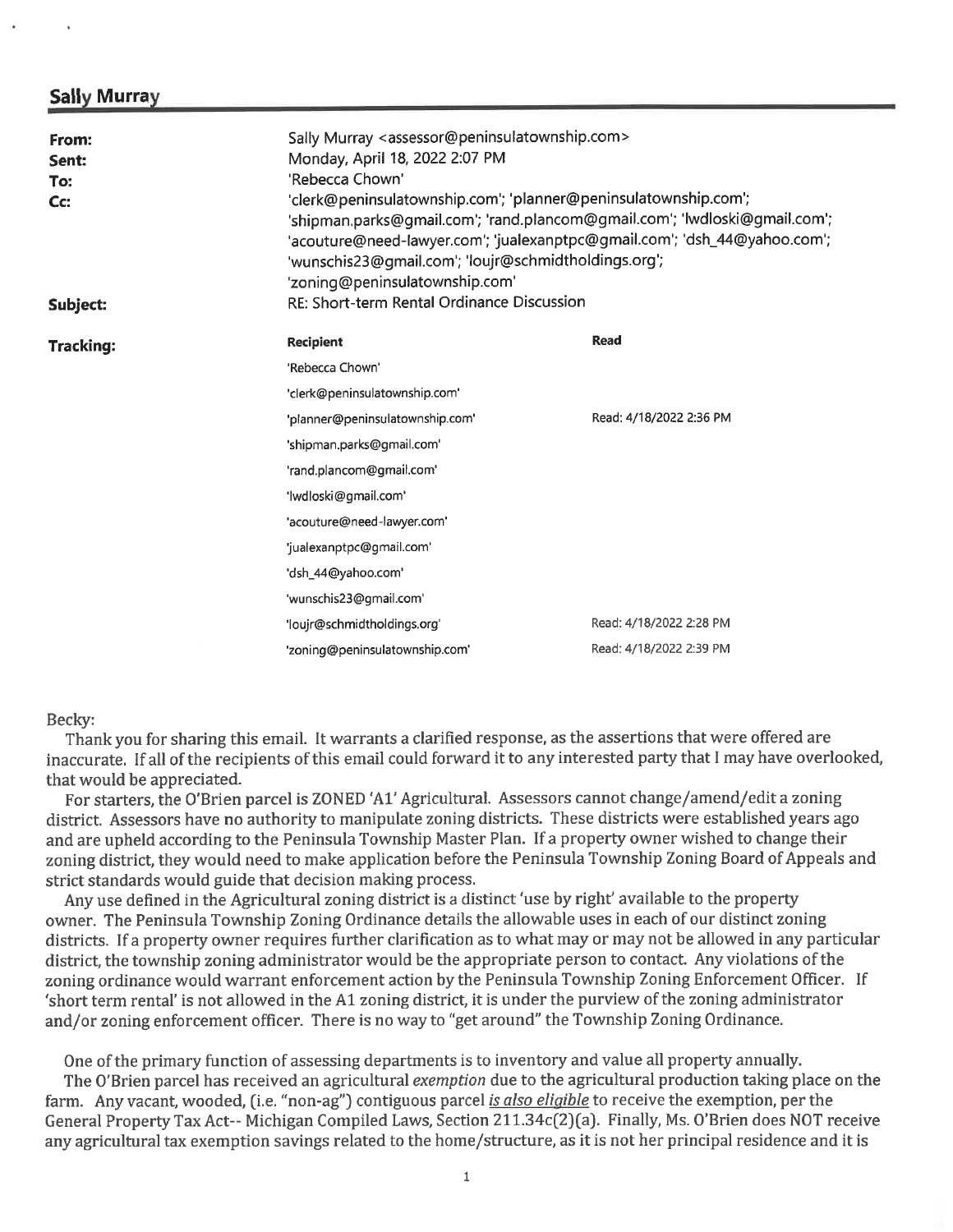not a farm/migrant home. Specifically, the value of the home is taxed at a non-homestead (non-ag) millage rate similar to the neighbors who pay full property taxes as owners of second homes.

I hope this sets the record straight. The short term rental topic can be a very heated one, as residents in the immediate vicinity can feel the most negatively impacted. In furthering these types of discussions, it is important to understand the facts, the correct terminology, the prevailing statutes and public policy surrounding the topic. In this way, clear advancement can be made on the issue(s). If a use is occurring in violation of the zoning ordinance, the best remedy is to seek pursuit of such violation.

If anyone has additional questions or concerns about the contents of this message, please feel free to contact me directly.

Thank you,

Sally Murray, MAAO **Township Assessor** 13235 Center Rd Traverse City, MI 49686 231.223.7313 phone 231.223.7117 fax Office Hours: Mon 7:30am-6:30pm & Tue-Thu 7:30am-5:00pm

Opportunity is missed by most people because it is dressed in overalls and looks like work. - Thomas **Edison** 

From: Rebecca Chown [mailto:clerk@peninsulatownship.com] Sent: Monday, April 18, 2022 12:04 PM To: Sally Murray Subject: FW: Short-term Rental Ordinance Discussion

Good morning, Sally!

I thought you would like to see this email below. When you have a minute, could you school me on a few details?

Thank you!

Becky

## **Rebecca Chown**

Peninsula Township Clerk 13235 Center Road Traverse City MI 49686 phone: 231-223-7321 fax: 231-223-7117 clerk@peninsulatownship.com

Office Hours: Mondays 7:30 a.m. to 6:30 p.m., Tuesdays-Thursdays 7:30 a.m. to 5:00 p.m., and closed Fridays-Sundays and holidays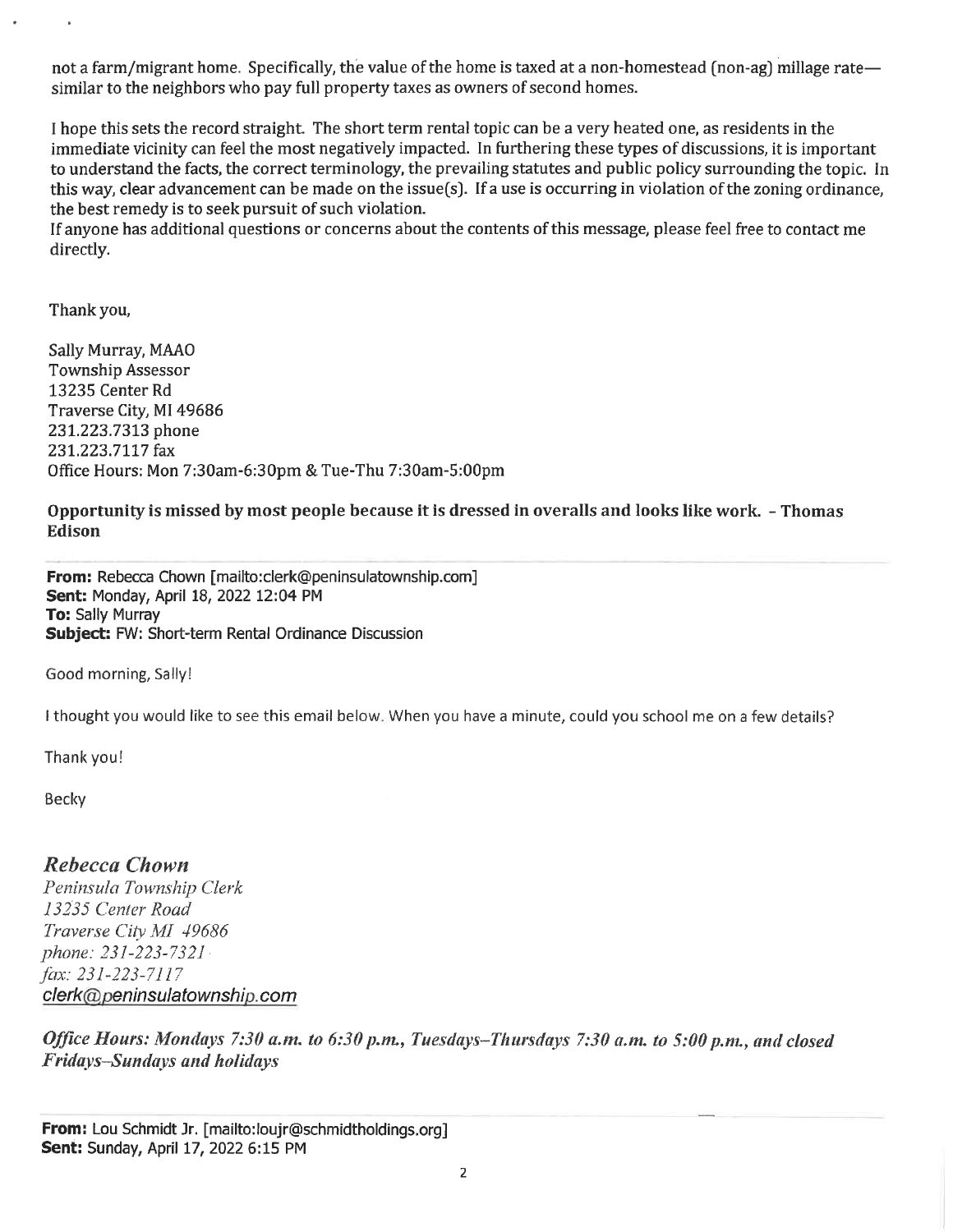To: clerk@peninsulatownship.com; planner@peninsulatownship.com; shipman.parks@gmail.com; rand.plancom@gmail.com; lwdloski@gmail.com; acouture@need-lawyer.com; jualexanptpc@qmail.com; dsh 44@yahoo.com; wunschis23@gmail.com Cc: Melissa McBrien

Subject: Short-term Rental Ordinance Discussion

Dear Ms. Chown, Ms. Cram and the members of the Planning Commission of Peninsula Township,

I understand that you will be discussing the short-term rental ordinance (Section 6.24) of the Zoning Ordinance Re-Write in your upcoming meeting this Monday, April 18. I am unable to make it to the in-person meeting but wanted to email my support of the proposed changes indicating that short-term rentals will not be allowed in dwellings regardless of their zoning type, unless they meet criteria and are given permission to operate as a bed and breakfast.

My wife, Mary, and I have been living in our home at 17133 Old Woods Rd (formerly 2379 Eimen Rd) for over 15 years now and have enjoyed our own quiet, secluded area of Old Mission Peninsula since. For the most part, our neighbors have all said the same thing. The one exception is Wendy O'Brien who owns a home and a separate waterfront lot on what is now Old Woods Road/Wendy Lane. Somehow, she was able to have the Peninsula Assessor zone the waterfront lot as agricultural and is able to rent her home at \$900/night on a short-term basis (one week or less) because of this designation. It is clearly an Airbnb, but in order to get around the Townships zoning ordinance regarding short term rentals, she relies on the "agricultural" designation. For over 5 years now, all the neighbors have been subject to a constant stream of short-term renters all summer - many of whom have loud parties into the night, disregarding the privacy of the other 5 homeowners. Our neighbors, Ray and Melissa Landis have experienced this more than any other homeowner as their home is adjacent to Wendy O'Briens lake front property. Make no mistake, though, all five homeowners on Old Woods Road have been subject to the loud inconsiderate